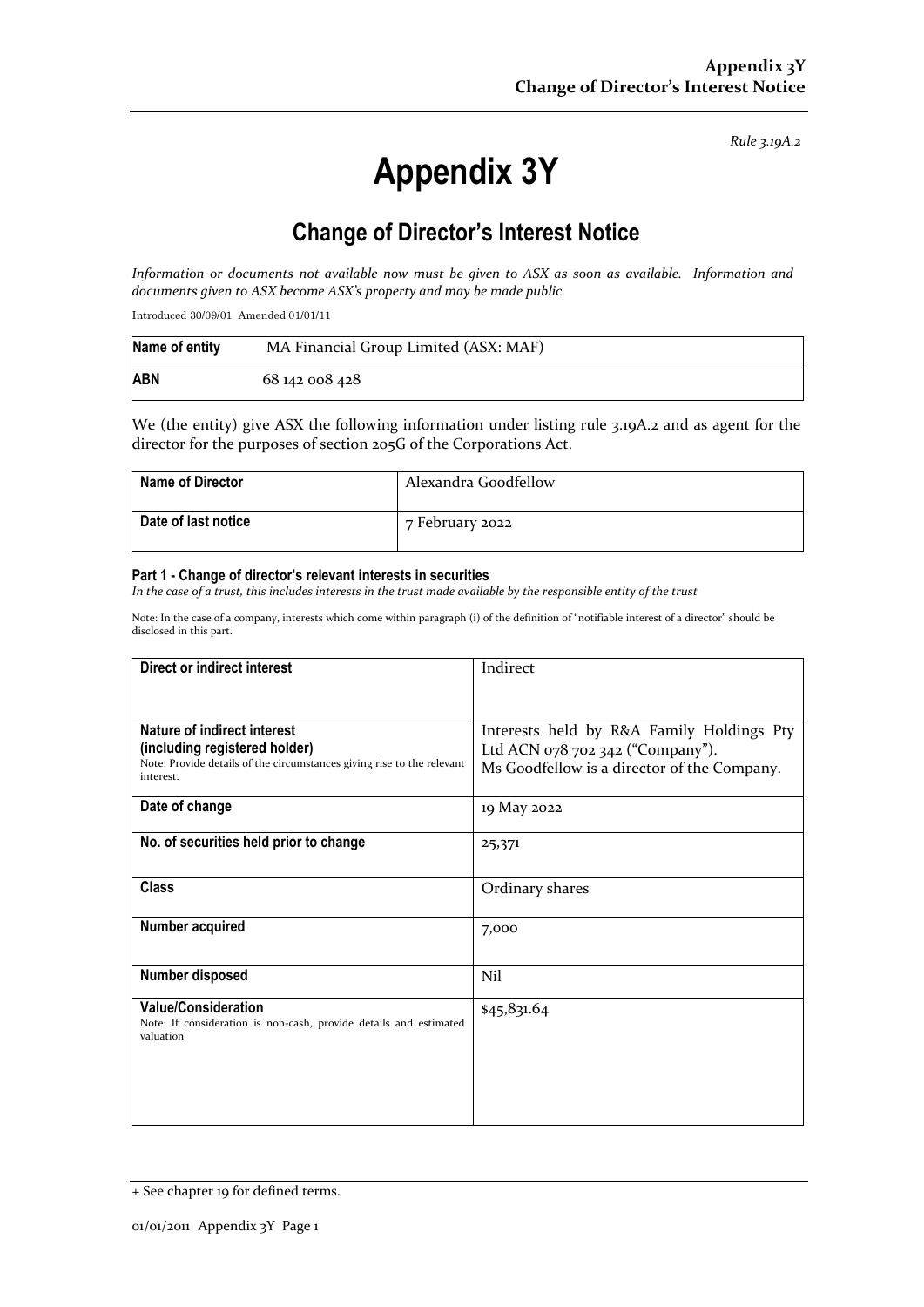| No. of securities held after change                                                                                                                                        | 32,371          |
|----------------------------------------------------------------------------------------------------------------------------------------------------------------------------|-----------------|
|                                                                                                                                                                            |                 |
|                                                                                                                                                                            |                 |
|                                                                                                                                                                            |                 |
| Nature of change<br>Example: on-market trade, off-market trade, exercise of options,<br>issue of securities under dividend reinvestment plan, participation in<br>buy-back | On-market trade |

### **Part 2 – Change of director's interests in contracts**

Note: In the case of a company, interests which come within paragraph (ii) of the definition of "notifiable interest of a director" should be disclosed in this part.

| <b>Detail of contract</b>                                                                                                                                                   | Nil |
|-----------------------------------------------------------------------------------------------------------------------------------------------------------------------------|-----|
| <b>Nature of interest</b>                                                                                                                                                   |     |
| Name of registered holder<br>(if issued securities)                                                                                                                         |     |
| Date of change                                                                                                                                                              |     |
| No. and class of securities to which<br>interest related prior to change<br>Note: Details are only required for a contract in<br>relation to which the interest has changed |     |
| Interest acquired                                                                                                                                                           |     |
| Interest disposed                                                                                                                                                           |     |
| <b>Value/Consideration</b><br>Note: If consideration is non-cash, provide details<br>and an estimated valuation                                                             |     |
| Interest after change                                                                                                                                                       |     |

<sup>+</sup> See chapter 19 for defined terms.